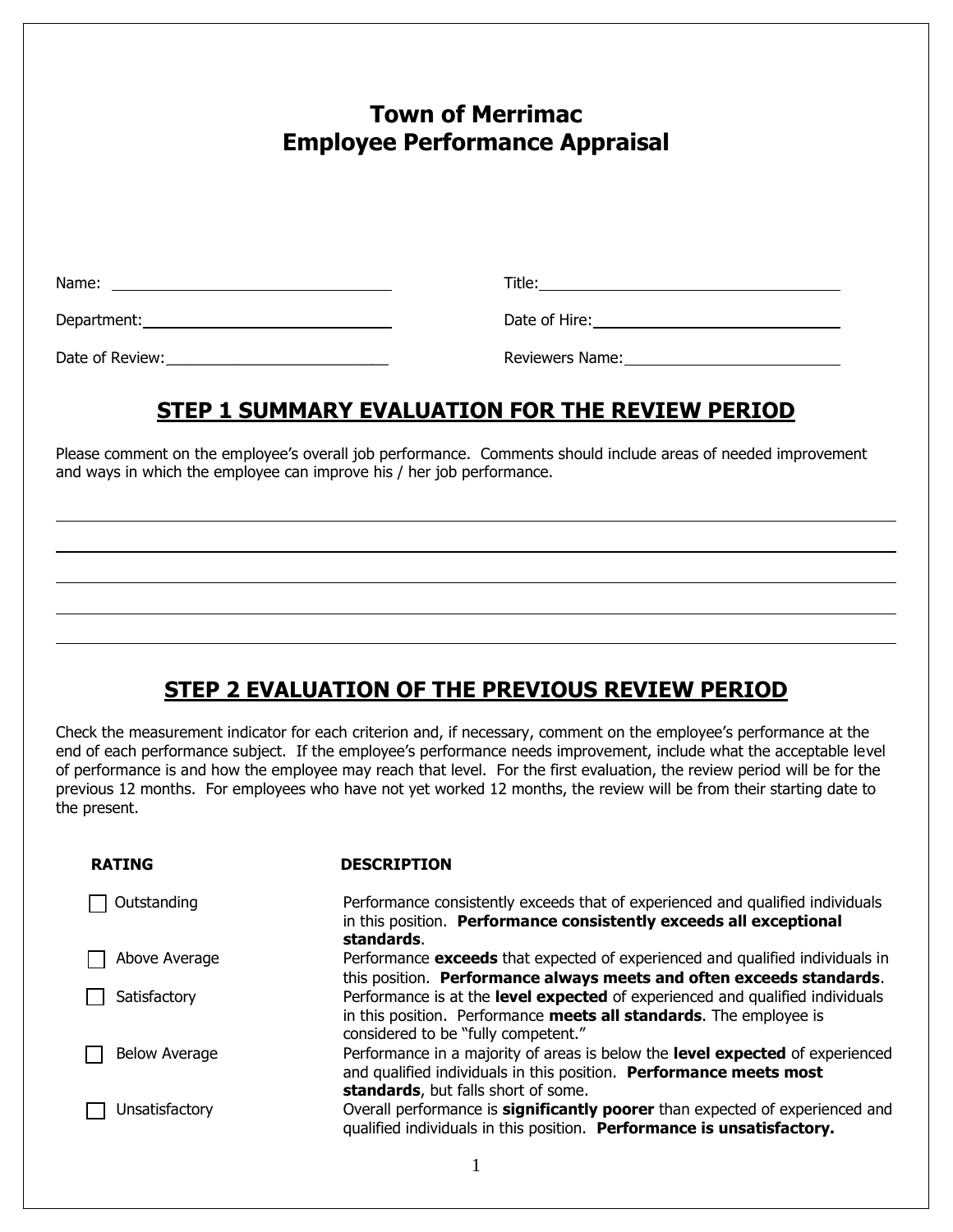#### **Job Knowledge:**

| 1. How would you rate the employee's understanding of department rules, procedures, workflow, policies |
|--------------------------------------------------------------------------------------------------------|
| and operations?                                                                                        |

| Outstanding<br>Above Average<br>Satisfactory<br><b>Below Average</b><br>Unsatisfactory                                                           |  |
|--------------------------------------------------------------------------------------------------------------------------------------------------|--|
| 2. What is the employee's understanding of his or her own job responsibilities and how those responsibilities fit into<br>department operations? |  |
| Outstanding<br>Above Average<br>Satisfactory<br><b>Below Average</b><br>Unsatisfactory                                                           |  |
| 3. How did the employee perform in terms of acquiring and maintaining the skills and knowledge required for<br>the position?                     |  |
| Outstanding<br>Above Average<br>Satisfactory<br><b>Below Average</b><br>Unsatisfactory                                                           |  |
| Comments:                                                                                                                                        |  |
|                                                                                                                                                  |  |

#### **Quality of Work:**

- 4. How would you describe the employee's organizational skills, i.e. ability to pace workflow and schedule time; timeliness of work?
- $\Box$  Outstanding Above Average  $\Box$  Satisfactory  $\Box$  Below Average  $\overline{\Box}$  Unsatisfactory
- 5. How would you rate the quality of the employee's work in terms of general appearance of finished work products, i.e. neatness?

|   | $\Box$ Outstanding    |
|---|-----------------------|
| L | Above Average         |
|   | $\Box$ Satisfactory   |
| □ | <b>Below Average</b>  |
|   | $\Box$ Unsatisfactory |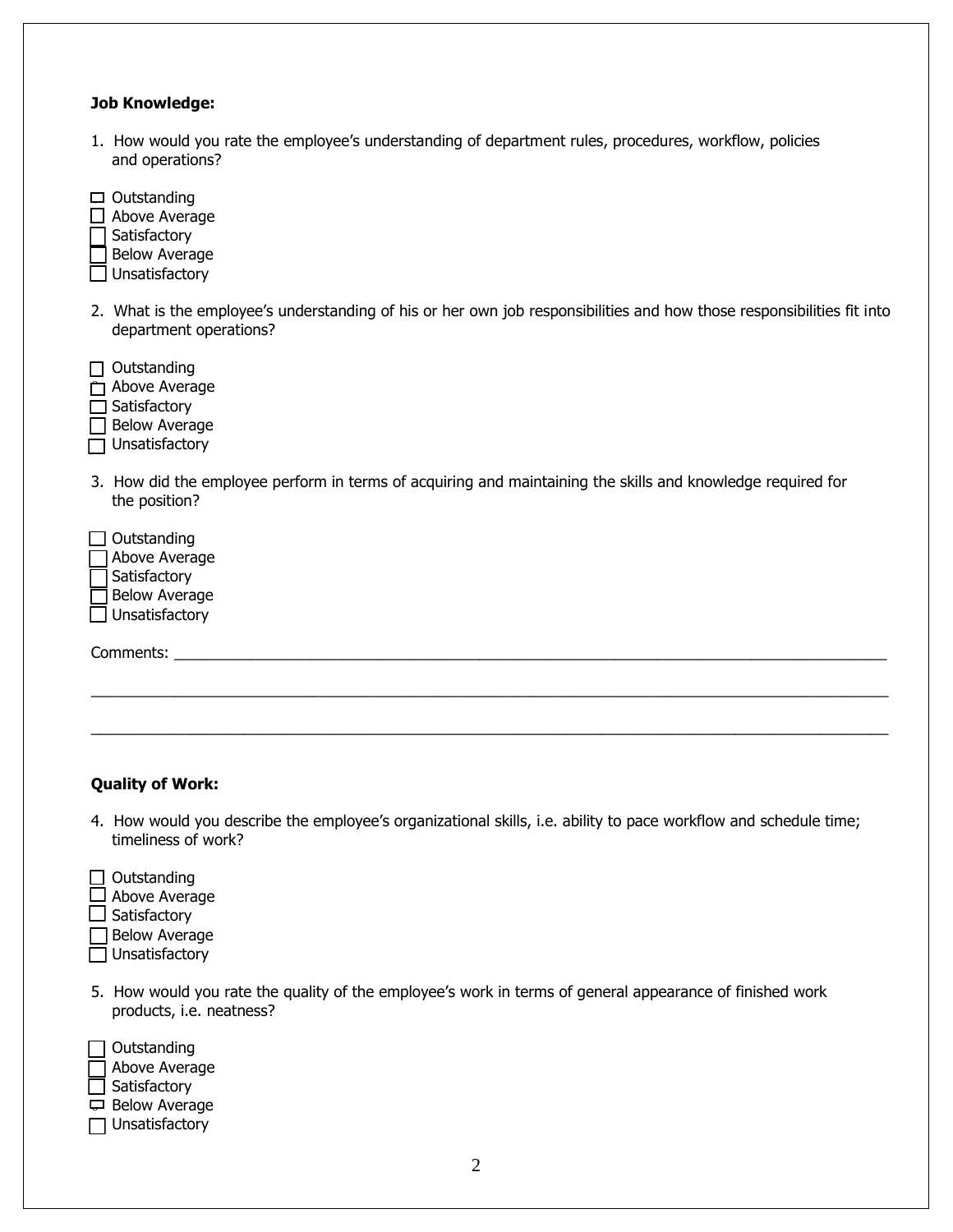| 6. How would you rate the quality of the employee's work in terms of accuracy, i.e. number of errors and<br>corrections?<br>Outstanding<br>Above Average<br>Satisfactory<br><b>Below Average</b><br>Unsatisfactory             |
|--------------------------------------------------------------------------------------------------------------------------------------------------------------------------------------------------------------------------------|
| 7. How would you rate the quality of the employee's work in terms of degree of thoroughness applied to tasks, i.e.<br>ability to follow through to completion?                                                                 |
| Outstanding<br>Above Average<br>Satisfactory<br><b>Below Average</b><br>Unsatisfactory                                                                                                                                         |
| 8. How would you describe the employee's ability to accept and understand criticism and take appropriate action to<br>correct and improve performance?                                                                         |
| Outstanding<br>Above Average<br>Satisfactory<br><b>Below Average</b><br>Unsatisfactory                                                                                                                                         |
| Comments: Executive Comments: Executive Comments: Executive Comments: Executive Comments: Executive Comments: Executive Comments: Executive Comments: Executive Comments: Executive Comments: Executive Comments: Executive Co |
|                                                                                                                                                                                                                                |
| <b>Quantity of Work:</b>                                                                                                                                                                                                       |

9. How would you describe the employee's production of the appropriate volume of work base on office standards?

| Outstanding          |
|----------------------|
| Above Average        |
| Satisfactory         |
| <b>Below Average</b> |
| Unsatisfactory       |

10. Rate the employee's ability to meet deadlines in a timely manner.

| Outstanding          |
|----------------------|
| Above Average        |
| Satisfactory         |
| <b>Below Average</b> |
| Unsatisfactory       |
|                      |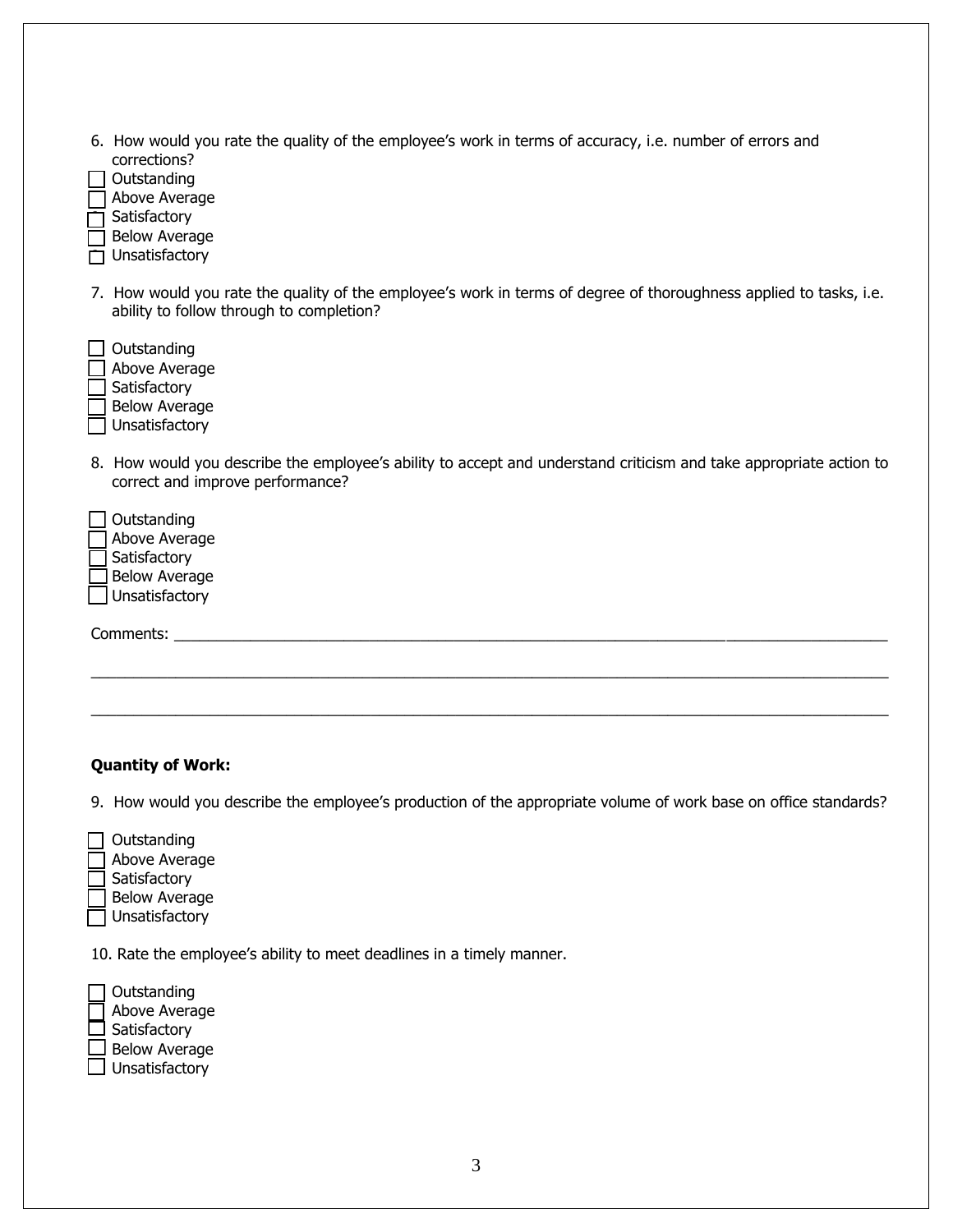| 11. What is the employee's ability to immediately resume work on one task after being interrupted to perform |  |  |  |
|--------------------------------------------------------------------------------------------------------------|--|--|--|
| another task?                                                                                                |  |  |  |

| Outstanding<br>Above Average<br>Satisfactory<br><b>Below Average</b><br>Unsatisfactory                  |
|---------------------------------------------------------------------------------------------------------|
|                                                                                                         |
|                                                                                                         |
|                                                                                                         |
| <b>Dependability:</b>                                                                                   |
| 12. How would you describe the employee's attendance level?                                             |
| Outstanding<br>Above Average<br>Satisfactory<br><b>Below Average</b><br>Unsatisfactory                  |
| 13. How would you describe the employee's punctuality?                                                  |
| Outstanding<br>Above Average<br>Satisfactory<br><b>Below Average</b><br>Unsatisfactory                  |
| 14. How would you rate the employee's willingness to take on extra work when required by circumstances? |
| Outstanding<br>Above Average<br>Satisfactory<br><b>Below Average</b><br>Unsatisfactory                  |
| 15. Does the employee demonstrate a commitment to his or her work?                                      |
| Outstanding<br>Above Average<br>Satisfactory<br><b>Below Average</b>                                    |

Unsatisfactory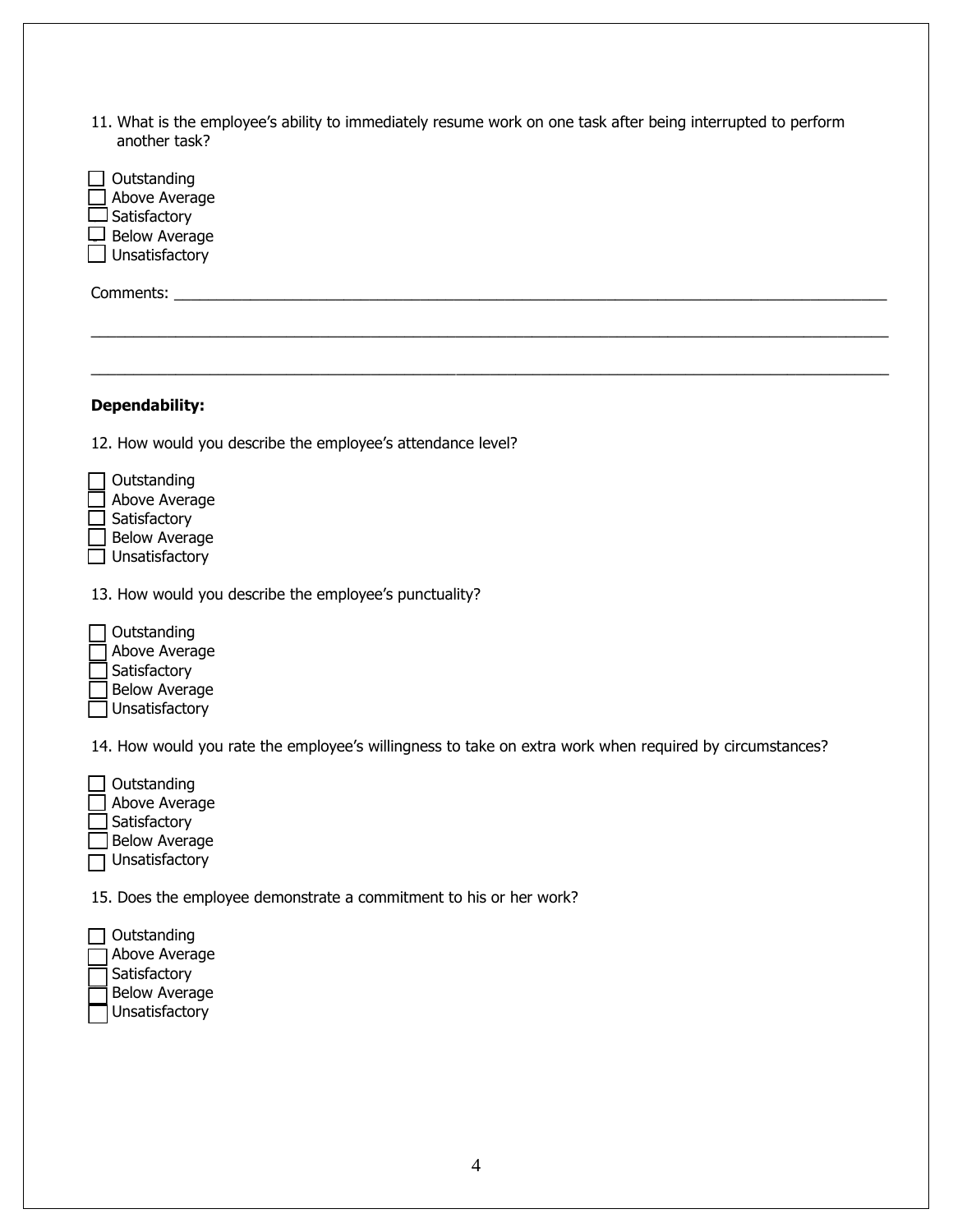| 16. Does the employee consistently give his or her best effort from one job to another both during normal times and |  |  |  |
|---------------------------------------------------------------------------------------------------------------------|--|--|--|
| emergencies?                                                                                                        |  |  |  |

| concrychaus:                                                                                            |
|---------------------------------------------------------------------------------------------------------|
| Outstanding<br>Above Average<br>Satisfactory<br><b>Below Average</b><br>Unsatisfactory                  |
|                                                                                                         |
|                                                                                                         |
|                                                                                                         |
|                                                                                                         |
|                                                                                                         |
| <b>Interpersonal Skills and Customer Service:</b>                                                       |
| 17. How would you rate the employee's ability to interact with the public?                              |
| Outstanding<br>Above Average<br>Satisfactory<br><b>Below Average</b><br>Unsatisfactory                  |
| 18. How would you rate the employee's ability to interact with fellow employees?                        |
| Outstanding<br>Above Average<br>Satisfactory<br><b>Below Average</b><br>Unsatisfactory                  |
| 19. Does the employee contribute to a positive working environment?                                     |
| Outstanding<br>Above Average<br>Satisfactory<br><b>Below Average</b><br>Unsatisfactory                  |
|                                                                                                         |
|                                                                                                         |
|                                                                                                         |
|                                                                                                         |
|                                                                                                         |
| Judgment:                                                                                               |
| 20. Describe the employee's ability to identify the appropriate circumstances which to make a decision. |

Outstanding  $\overline{\phantom{a}}$  Above Average **↑ Satisfactory**  $\overline{\mathcal{a}}$  Below Average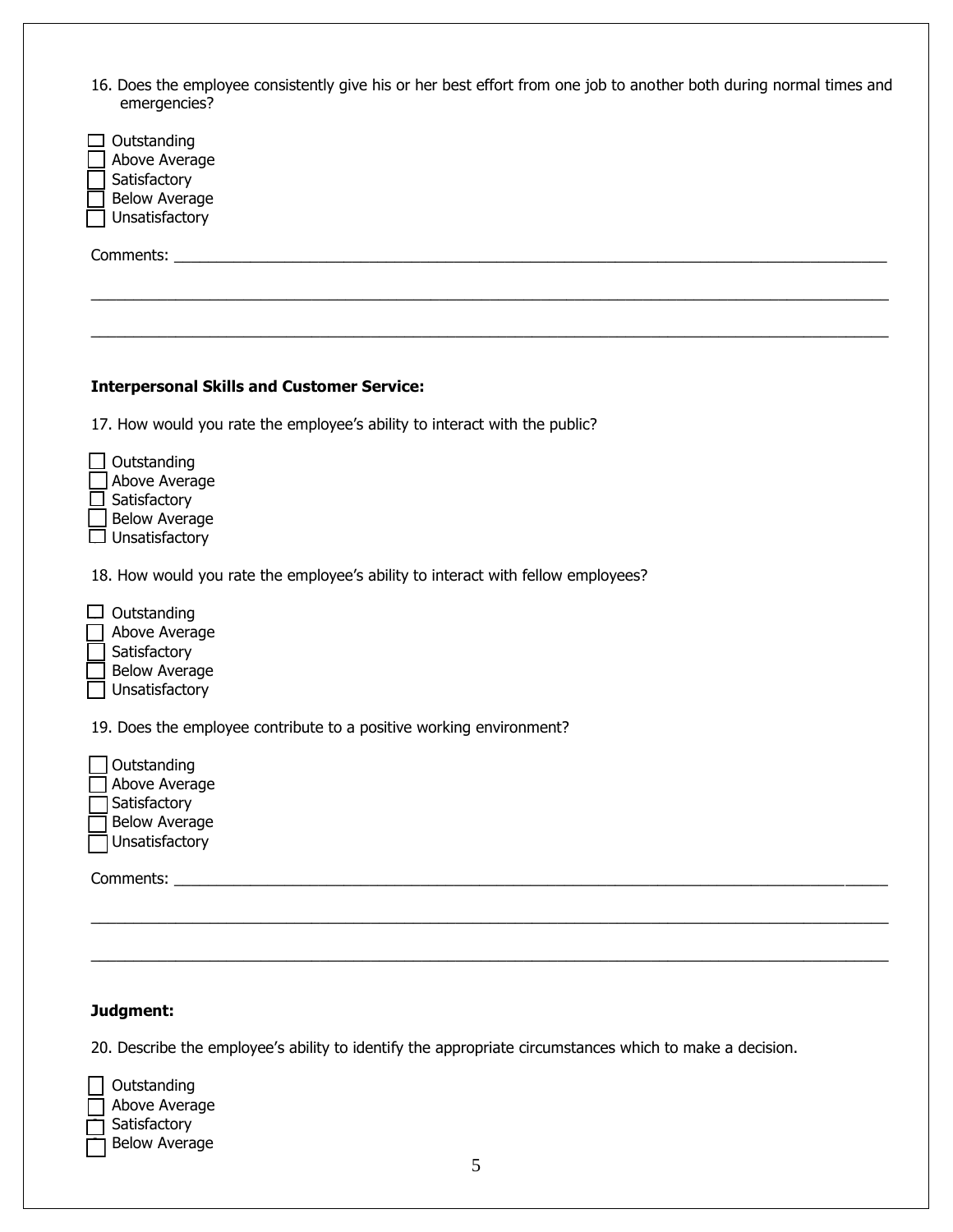| Unsatisfactory                                                                                                          |
|-------------------------------------------------------------------------------------------------------------------------|
| 21. Describe the employee's willingness to make effective decisions and to keep supervisor adequately informed.         |
| Outstanding<br>Above Average<br>Satisfactory<br><b>Below Average</b><br>Unsatisfactory                                  |
| 22. Describe the employee's ability to make appropriate decisions.                                                      |
| Outstanding<br>Above Average<br>Satisfactory<br><b>Below Average</b><br>Unsatisfactory                                  |
| Comments:                                                                                                               |
|                                                                                                                         |
|                                                                                                                         |
| <b>Communication:</b>                                                                                                   |
| 23. Describe the employee's ability to communicate, both verbally and in writing.                                       |
| Outstanding<br>Above Average<br>Satisfactory<br><b>Below Average</b><br>Unsatisfactory                                  |
| 24. Describe the employee's ability to communicate with his or her supervisor and keep the supervisor well<br>informed. |
| Outstanding<br>Above Average<br>Satisfactory<br><b>Below Average</b><br>Unsatisfactory                                  |
| 25. How would you rate the employee's listening skills, i.e. the employee's ability to understand instructions?         |
| Outstanding<br>Above Average<br>Satisfactory<br><b>Below Average</b><br>Unsatisfactory                                  |
|                                                                                                                         |
|                                                                                                                         |

\_\_\_\_\_\_\_\_\_\_\_\_\_\_\_\_\_\_\_\_\_\_\_\_\_\_\_\_\_\_\_\_\_\_\_\_\_\_\_\_\_\_\_\_\_\_\_\_\_\_\_\_\_\_\_\_\_\_\_\_\_\_\_\_\_\_\_\_\_\_\_\_\_\_\_\_\_\_\_\_\_\_\_\_\_\_\_\_\_\_\_\_\_\_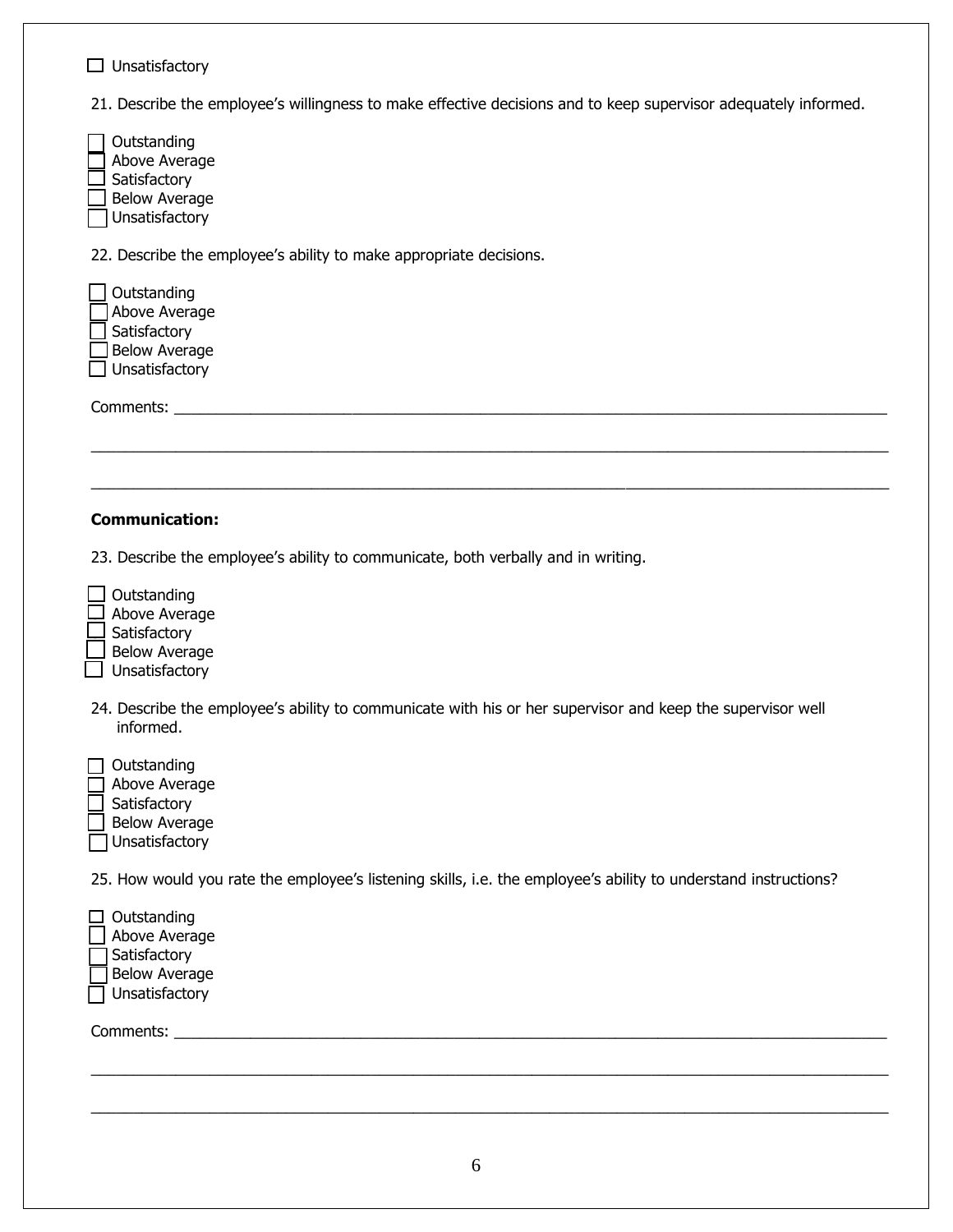#### **Initiative and Supervision:**

26. Describe the employee's ability to work well independently, i.e. the ability to work without constant supervision.

| Outstanding<br>Above Average |
|------------------------------|
| Satisfactory                 |
| <b>Below Average</b>         |
| Unsatisfactory               |

27. How would you describe the employee's self-motivation?

| Outstanding          |
|----------------------|
| Above Average        |
| Satisfactory         |
| <b>Below Average</b> |
| Unsatisfactory       |
| 28. How does the     |

.<br>he employee perform with regard to planning and organizing work, and achieving goals within scheduled time and fiscal limits?

| Outstanding          |
|----------------------|
| Above Average        |
| Satisfactory         |
| <b>Below Average</b> |
| Unsatisfactory       |

- 29. If applicable, rate the employee's success in gaining cooperation and a high level of performance from employees supervised.
- **Outstanding**  Above Average **Satisfactory**  Below Average Unsatisfactory

30. If applicable, rate the employee's ability to motivate employees he or she supervises.

| Outstanding          |
|----------------------|
| Above Average        |
| Satisfactory         |
| <b>Below Average</b> |
| Unsatisfactory       |

Comments:

 $\_$  ,  $\_$  ,  $\_$  ,  $\_$  ,  $\_$  ,  $\_$  ,  $\_$  ,  $\_$  ,  $\_$  ,  $\_$  ,  $\_$  ,  $\_$  ,  $\_$  ,  $\_$  ,  $\_$  ,  $\_$  ,  $\_$  ,  $\_$  ,  $\_$  ,  $\_$  ,  $\_$  ,  $\_$  ,  $\_$  ,  $\_$  ,  $\_$  ,  $\_$  ,  $\_$  ,  $\_$  ,  $\_$  ,  $\_$  ,  $\_$  ,  $\_$  ,  $\_$  ,  $\_$  ,  $\_$  ,  $\_$  ,  $\_$  ,

\_\_\_\_\_\_\_\_\_\_\_\_\_\_\_\_\_\_\_\_\_\_\_\_\_\_\_\_\_\_\_\_\_\_\_\_\_\_\_\_\_\_\_\_\_\_\_\_\_\_\_\_\_\_\_\_\_\_\_\_\_\_\_\_\_\_\_\_\_\_\_\_\_\_\_\_\_\_\_\_\_\_\_\_\_\_\_\_\_\_\_\_\_\_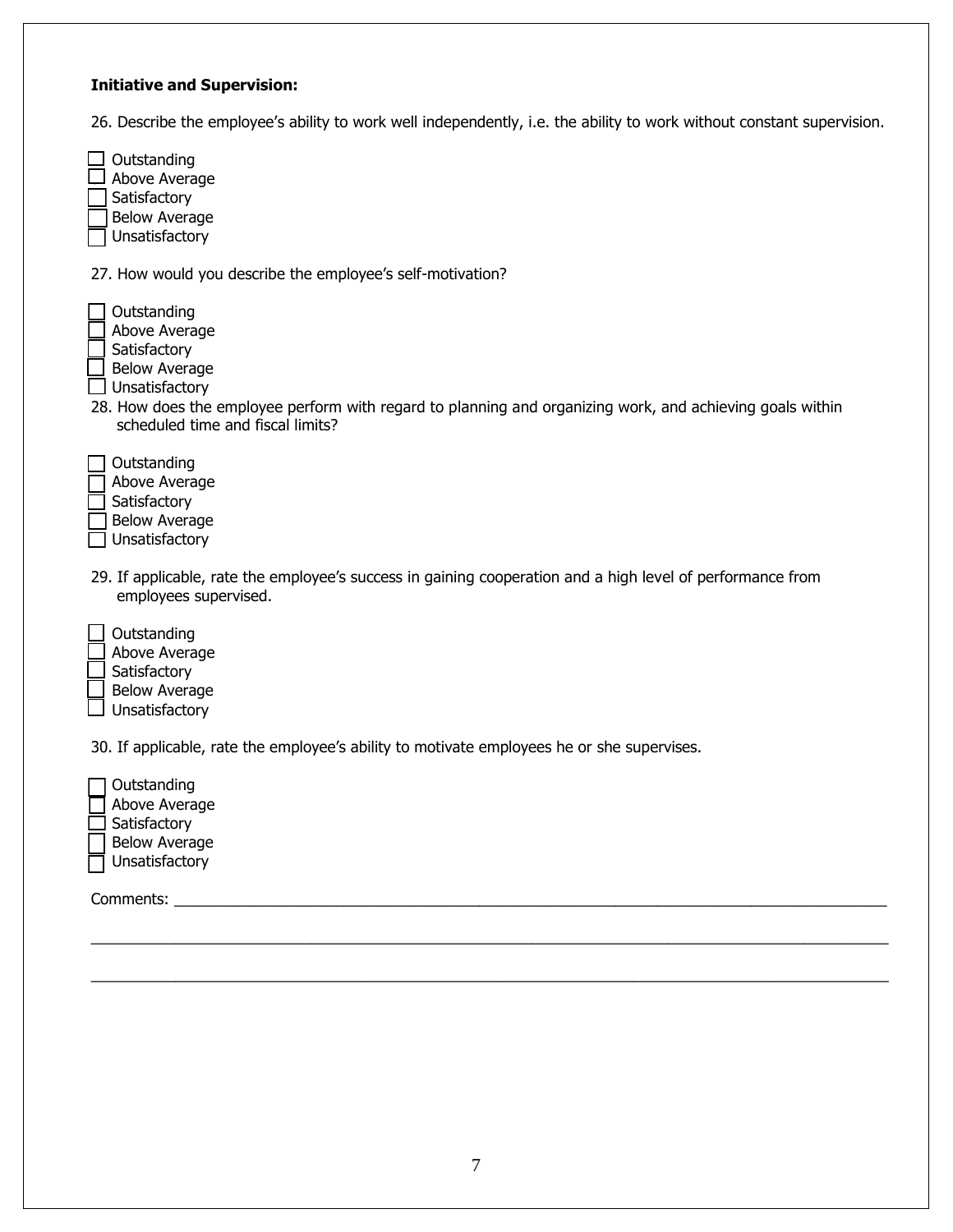## **STEP 3 EMPLOYEE DEVELOPMENT**

Outline any goals / tasks / projects that the employee and supervisor set for the coming year. Employees and supervisors should agree on goals that are clearly stated, comfortable and attainable for the employee.

| <b>GOAL / TASK / PROJECT</b>    | Target Date for<br><b>Completion</b> | <b>Date of Actual</b><br><b>Completion</b> |
|---------------------------------|--------------------------------------|--------------------------------------------|
|                                 |                                      |                                            |
|                                 |                                      |                                            |
|                                 |                                      |                                            |
|                                 |                                      |                                            |
|                                 |                                      |                                            |
|                                 |                                      |                                            |
|                                 |                                      |                                            |
|                                 |                                      |                                            |
|                                 |                                      |                                            |
|                                 |                                      |                                            |
|                                 |                                      |                                            |
| <b>STEP 4 EMPLOYEE COMMENTS</b> |                                      |                                            |
|                                 |                                      |                                            |
|                                 |                                      |                                            |
|                                 |                                      |                                            |
|                                 |                                      |                                            |
|                                 |                                      |                                            |
|                                 |                                      |                                            |
|                                 |                                      |                                            |
|                                 |                                      |                                            |
|                                 |                                      |                                            |
|                                 |                                      |                                            |
|                                 |                                      |                                            |